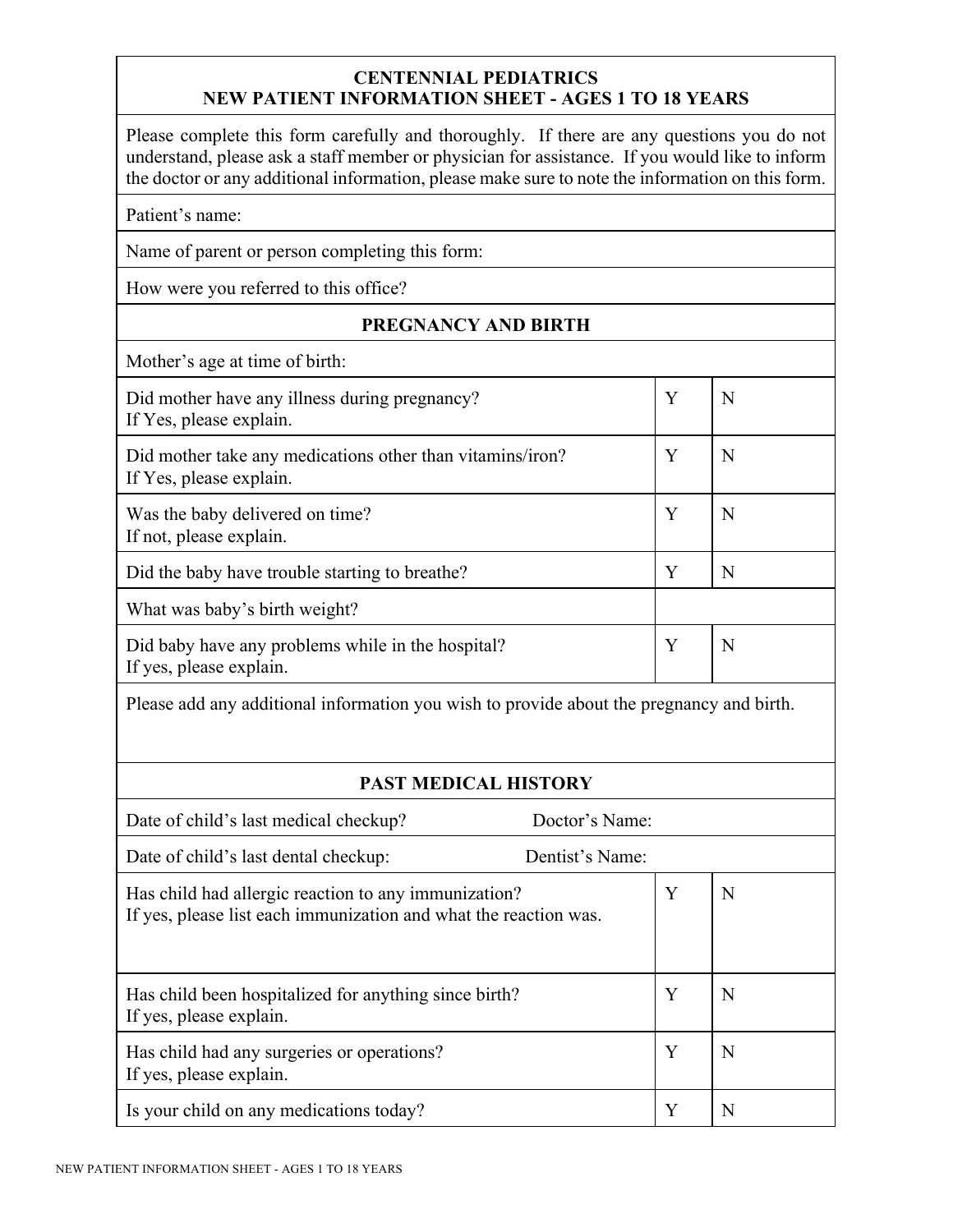| If yes, please list medications and how long child has been on them.                                                   |       |   |        |   |                                 |   |
|------------------------------------------------------------------------------------------------------------------------|-------|---|--------|---|---------------------------------|---|
| Does your child take medication regularly?<br>If yes, please list medications and how long child has been on them.     |       |   |        |   | Y                               | N |
| Please add any additional information you wish to provide about child's past medical history.                          |       |   |        |   |                                 |   |
| <b>FAMILY HISTORY</b>                                                                                                  |       |   |        |   |                                 |   |
| Are the child's parents both in good health?<br>If no, please list each health concern and which parent it applies to. |       |   |        |   | Y                               | N |
| Has any family member had any of the following illnesses? If yes, indicate which family<br>member.                     |       |   |        |   |                                 |   |
| Has the child or any family member had any<br>of the following illnesses?                                              | Child |   | Family |   | If yes, please<br>indicate who. |   |
| Anemia                                                                                                                 | Y     | N | Y      | N |                                 |   |
| Asthma                                                                                                                 | Y     | N | Y      | N |                                 |   |
| Allergies                                                                                                              | Y     | N | Y      | N |                                 |   |
| <b>Diabetes</b>                                                                                                        | Y     | N | Y      | N |                                 |   |
| Heart Trouble/Murmur                                                                                                   | Y     | N | Y      | N |                                 |   |
| Tuberculosis                                                                                                           | Y     | N | Y      | N |                                 |   |
| <b>Mental Illness</b>                                                                                                  | Y     | N | Y      | N |                                 |   |
| Drug Problem                                                                                                           | Y     | N | Y      | N |                                 |   |
| Alcohol Problem                                                                                                        | Y     | N | Y      | N |                                 |   |
| <b>Inherited Illness</b>                                                                                               | Y     | N | Y      | N |                                 |   |
| Cancer                                                                                                                 | Y     | N | Y      | N |                                 |   |
| Eye Problems                                                                                                           | Y     | N | Y      | N |                                 |   |
| Frequent Ear Infections                                                                                                | Y     | N | Y      | N |                                 |   |
| Problems with Urination                                                                                                | Y     | N | Y      | N |                                 |   |
| Problems with Diarrhea or Constipation                                                                                 | Y     | N | Y      | N |                                 |   |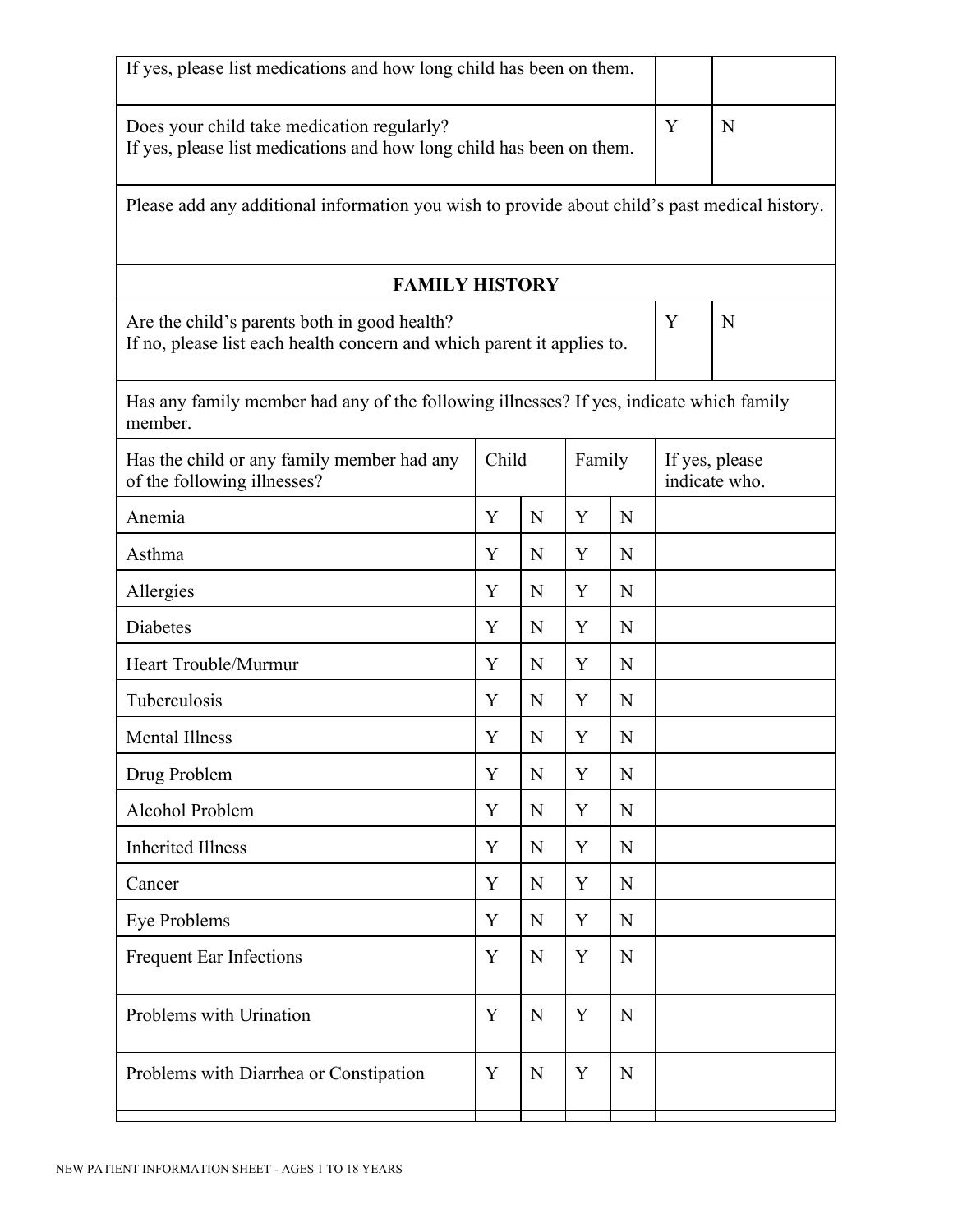| Seizures                                                                                      | Y | N           | Y | N |   |   |
|-----------------------------------------------------------------------------------------------|---|-------------|---|---|---|---|
| <b>AIDS</b>                                                                                   | Y | N           | Y | N |   |   |
| Other                                                                                         | Y | N           | Y | N |   |   |
| Are the child's siblings in good health?<br>If no, please explain.                            |   |             |   |   | Y | N |
| Have any of your children died?<br>If yes, please explain.                                    |   |             |   |   | Y | N |
| Please add any additional information you wish to provide about child's family history.       |   |             |   |   |   |   |
|                                                                                               |   |             |   |   |   |   |
| <b>FEEDING AND NUTRITION</b>                                                                  |   |             |   |   |   |   |
| Is your child's appetite usually good?                                                        |   |             |   |   | Y | N |
| Is it good today?<br>If no, please explain.                                                   |   |             |   |   | Y | N |
| Was there severe colic or any unusual feeding problem during first 3<br>months?               |   |             |   |   | Y | N |
| Do any foods disagree with your child?<br>If yes, please list.                                |   |             |   |   | Y | N |
| For the first 6 months, was your child bottle fed or breast fed?                              |   |             |   |   |   |   |
| If bottle fed, which formula do you use?                                                      |   |             |   |   |   |   |
| Does your child take vitamins?<br>If yes, list the kind of vitamins taken.                    |   |             |   |   | Y | N |
| Please add any additional information you wish to provide about child's feeding or nutrition. |   |             |   |   |   |   |
| DEVELOPMENTAL BEHAVIOR                                                                        |   |             |   |   |   |   |
| At what age did your child sit alone?                                                         |   | Walk alone? |   |   |   |   |
| Did your child say any words by the age of 18 months?                                         |   |             |   | Y | N |   |
| How does your child compare to others of his/her own age?                                     |   |             |   |   |   |   |
| Does your child have trouble sleeping?                                                        |   |             |   |   | Y | N |
| What grade is your child in?                                                                  |   |             |   |   |   |   |
| Has your child had any trouble in school?                                                     |   |             |   |   | Y | N |